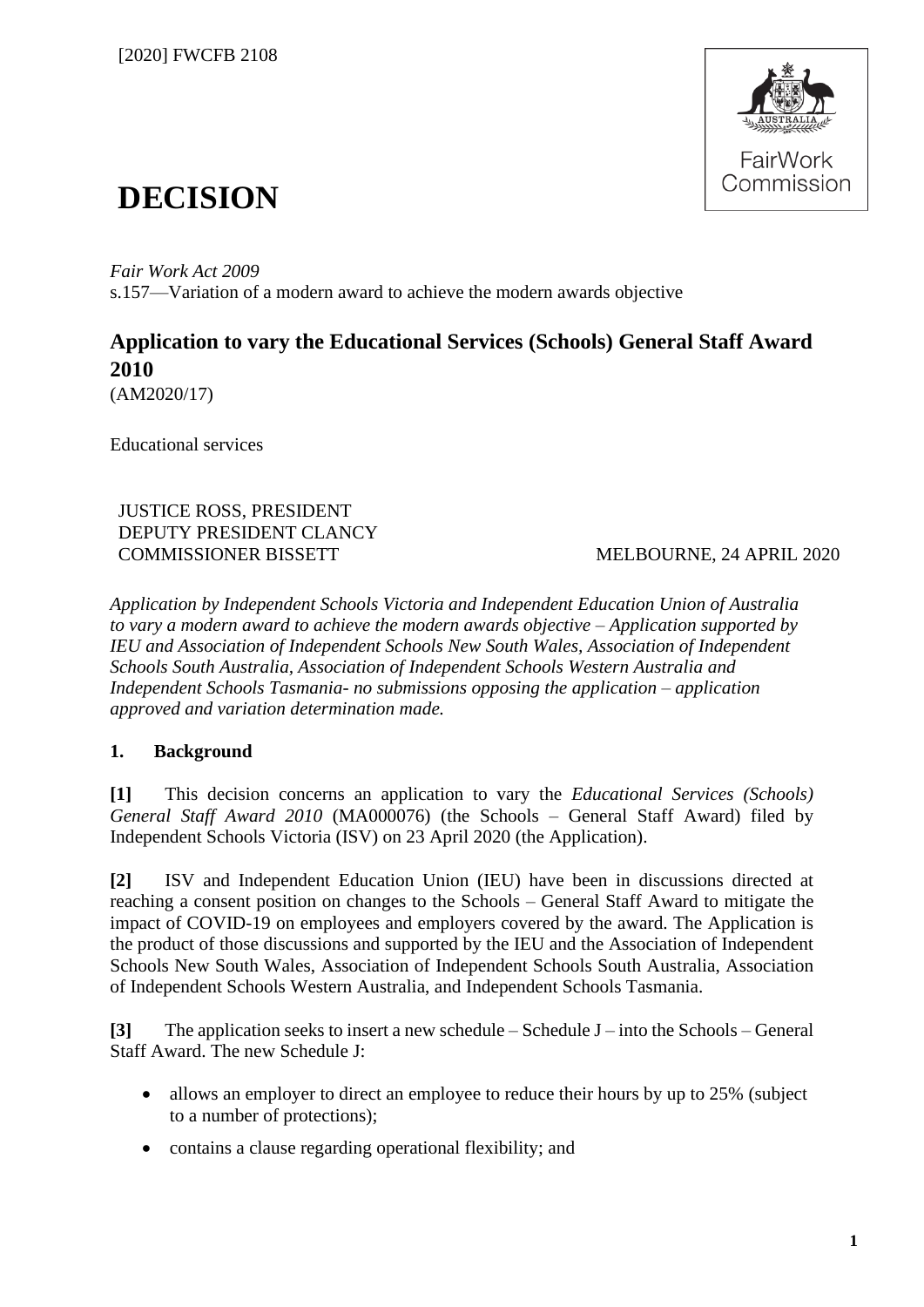• provides that any dispute regarding the operation of the Schedule may be referred to the Commission in accordance with clause 9 of the award.

[4] On 23 April 2020, we issued a statement (the 23 April Statement)<sup>1</sup> setting out the background to the application and expressed the following *provisional* view:

'taking into account the relevant s.134 considerations … the variation of the Schools – General Staff Award as proposed in the Application is necessary to achieve the modern awards objective.'<sup>2</sup>

**[5]** In the 23 April Statement, we invited any interested party to file a written submission supporting or opposing the Application and our *provisional* view by 4pm on Friday 24 April 2020.

**[6]** In the 23 April Statement we said that if no submissions were filed opposing the Application and our *provisional* view we would grant the application and vary the award accordingly. No such submissions were received. Accordingly, for the reasons which follow, we grant the application and will vary the award. The hearing *provisionally* listed for 10am on Sunday 26 April 2020 is vacated.

**[7]** In a decision<sup>3</sup> concerning the *Hospitality Industry Award* 2010 (the Hospitality Decision) we observed that the notice provided to parties of the hearing of that application was much shorter than the Commission's standard practice. We make the same observation in respect of the present matter. At  $[9] - [11]$  of the Hospitality Decision we set out the Commission's obligations to afford procedural fairness and noting the content of the doctrine of procedural fairness is determined by the context, we concluded as follows:

'[11] Relevantly, s.577(a) and (b) provide that the Commission must perform its functions and exercise its powers in a manner that:

- '(a) Is fair and just; and
- (b) Is quick, informal, and avoids unnecessary technicalities;'.

[12] The key contextual considerations in the matter before us are:

- the statutory framework;
- the consent of the key interested parties;
- the parties' joint request for expedition; and
- the need to respond quickly to a rapidly changing industrial environment.
- [13] In this instance, the consent of the key industrial parties' is the central consideration.

[14] In the event that this application had been contested then, plainly, different considerations would have been enlivened, necessitating a more protracted hearing process than the one we have adopted in this matter.'

<sup>1</sup> [2020] FWCFB 2112

<sup>2</sup> Ibid at [20]

<sup>3</sup> [2020] FWCFB 1574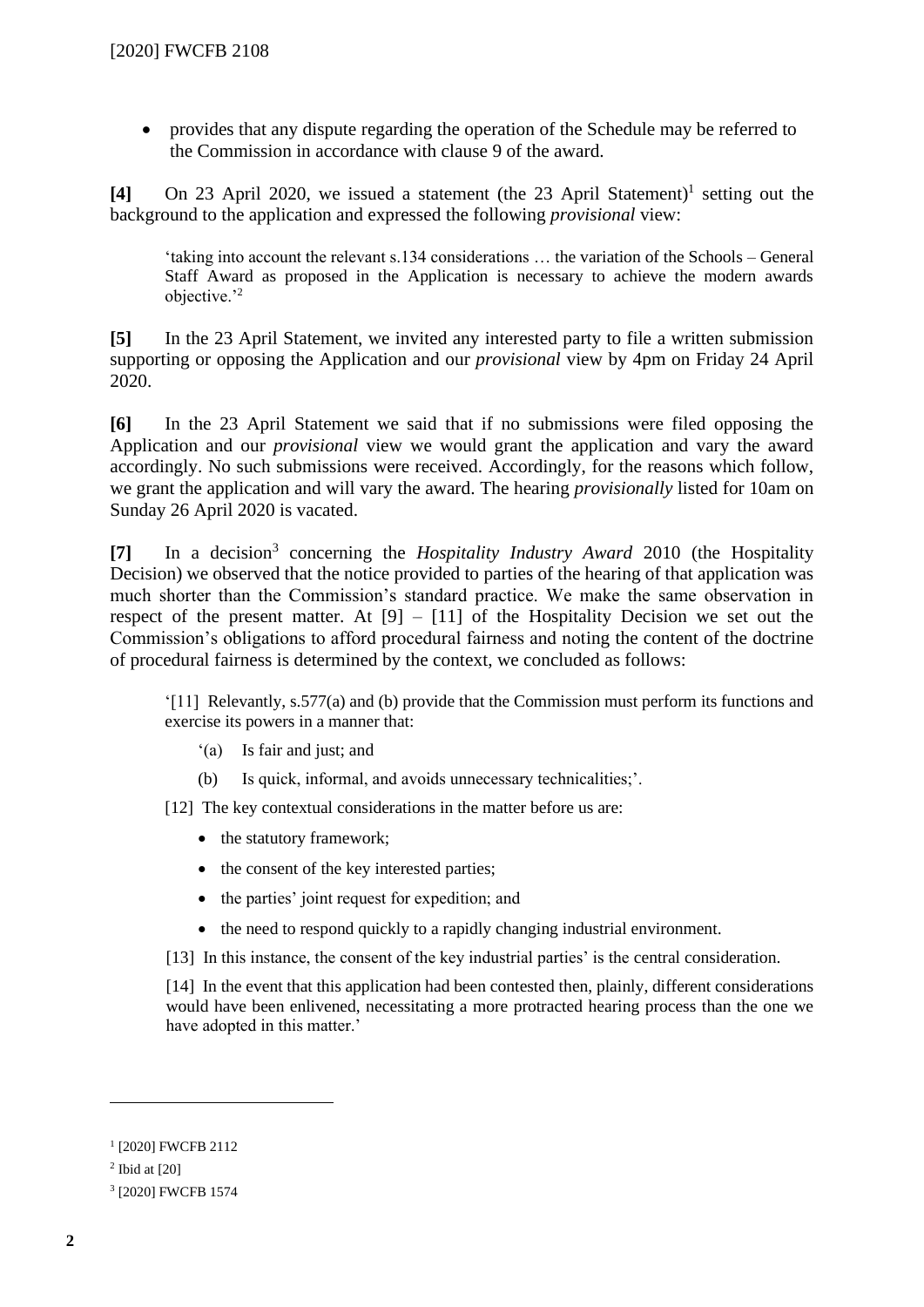**[8]** Similar circumstances arise in the present matter. The Application was made with the consent of the key industrial parties. As we have mentioned, a statement in relation to the Application was published on the Commission's website and sent to all subscribers on 23 April 2020. Any interested party was provided with an opportunity to respond to the Application. In these circumstances we are satisfied that we have met our obligation to afford procedural fairness to those affected by the Application.

#### **2. COVID-19 Pandemic**

**[9]** The Application arises from the unique set of circumstances pertaining to the COVID-19 pandemic. The Commission has published an Information Note about measures taken in response to the COVID-19 pandemic, which can be accessed [here.](https://www.fwc.gov.au/documents/documents/awardmod/var010110/am20208-information-note-gvt-response-240320.pdf)

**[10]** In a series of decisions we have granted consent applications to vary the:

- *Hospitality Industry (General) Award 2010<sup>4</sup>*
- *Clerks – Private Sector Award 2010*<sup>5</sup>
- *Restaurant Industry Award 2010*<sup>6</sup>

**[11]** These decisions inserted short term measures to provide additional flexibilities to address the consequences of the COVID-19 pandemic.

[12] On 8 April 2020 a Full Bench of the Commission issued a decision<sup>7</sup> (the April 2020 Decision) varying 99 modern awards to insert the new Schedule – 'Schedule  $X$  - additional measures during the COVID-19 pandemic'. Schedule X provides an entitlement to unpaid 'pandemic leave' and the flexibility to take twice as much annual leave at half pay. The following documents informed the Commission's decision:

- [Information Note on modern awards and industries;](https://www.fwc.gov.au/documents/documents/awardmod/variations/2020/am202012-information-note-awards-industries-010420.pdf)
- [Information Note on bargaining by business size;](https://www.fwc.gov.au/documents/documents/awardmod/variations/2020/am202012-information-note-bargaining-010420.pdf)
- [Information Note on Government responses to the COIVD-19 pandemic;](https://www.fwc.gov.au/documents/documents/resources/covid-19-information/information-note-government-responses-2020-03-30-1800.pdf) and
- [Expert report by Professor Borland.](https://www.fwc.gov.au/documents/documents/awardmod/variations/2020/am202012-information-note-flex-010420.pdf)

**[13]** In the April 2020 Decision the Full Bench also encouraged industrial parties to continue (or enter into) discussions directed towards consent applications to vary modern awards.

#### **3. The Application**

**[14]** As mentioned earlier, the Application seeks to add a new schedule – Schedule J – to the Schools – General Staff Award. It is proposed that the new schedule operate until 1 August 2020. Schedule J proposes flexibilities in the relation to:

<sup>4</sup> [\[2020\] FWCFB 1574](https://www.fwc.gov.au/documents/decisionssigned/html/2020fwcfb1574.htm)

<sup>5</sup> [\[2020\] FWCFB 1690](https://www.fwc.gov.au/documents/decisionssigned/html/2020fwcfb1690.htm)

<sup>6</sup> [\[2020\] FWCFB 1741](https://www.fwc.gov.au/documents/decisionssigned/html/2020fwcfb1741.htm)

<sup>7</sup> [\[2020\] FWCFB 1837](https://www.fwc.gov.au/documents/decisionssigned/html/2020fwcfb1837.htm)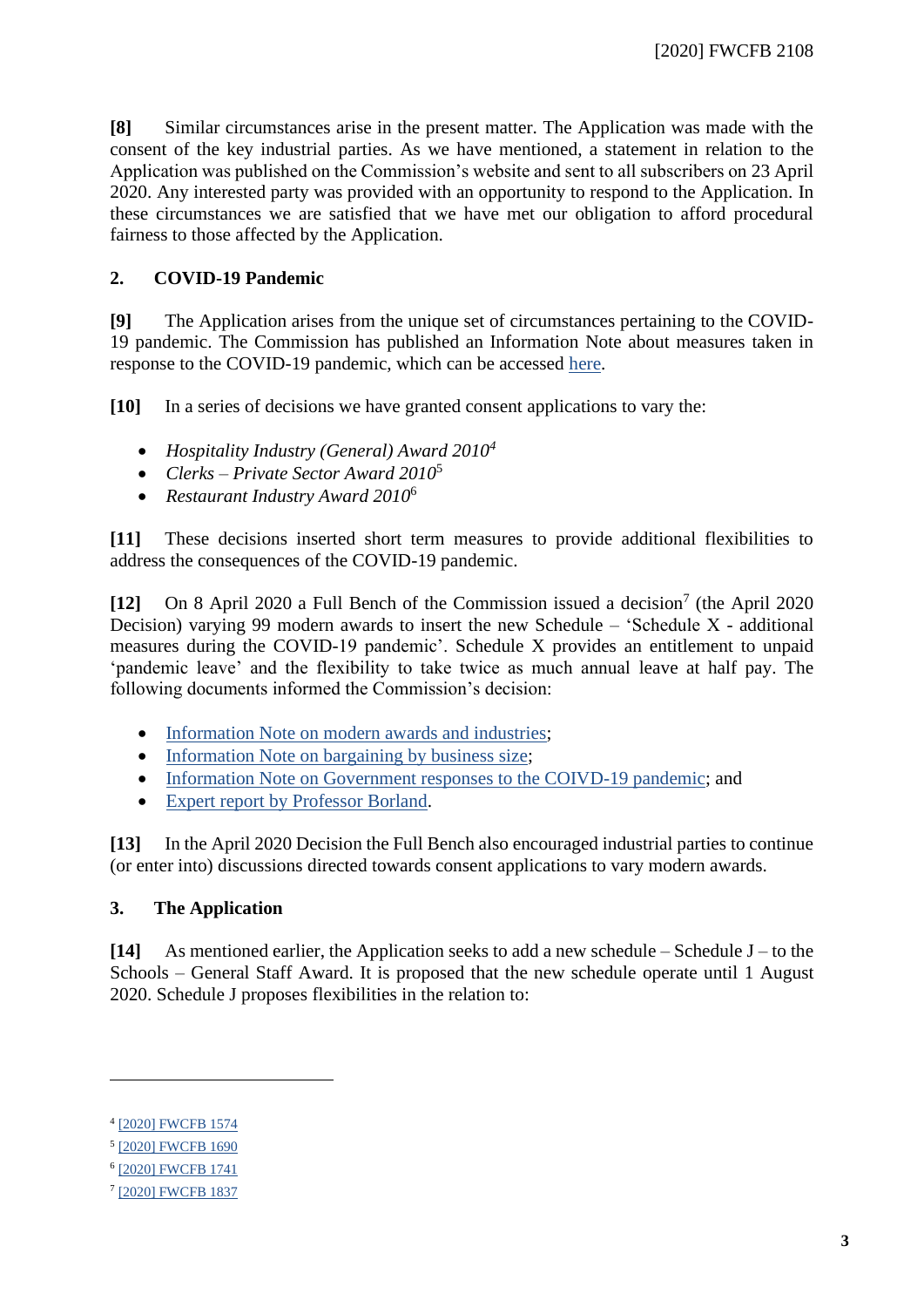- the capacity to direct a full time or part time employee to reduce their hours by up to 25%; and
- certain operational flexibilities

**[15]** We note that the ability of an employer to direct a full time or part employee to reduce their ordinary hours by up to 25% pursuant to clause J.3.1(a) will be subject to a number of safeguards including:

- the notice of intention must be in writing;
- the direction comes into effect 5 days after the notice of intention is issued to the employee and remains in force for a period of no more than 12 weeks;
- immediately after issuing a notice of intention the employer must discuss the reason behind the direction with the employee (or their representative) and must notify the IEU;
- an employee given a direction will continue to accrue annual leave, personal/carers leave and other accruals based on their ordinary hours of work prior to the reduction in hours resulting from the direction;
- a full time employee directed to reduce their hours retains their substantive full time position; and
- any redundancy payment will be made at the employees substantive fraction prior to the issuing of the direction.
- **[16]** Clause J.3.2(a) of Schedule J provides:

'As directed by their employer, where necessary an employee will perform any duties that are within their skills and competency regardless of their classification under clause 14 and Schedule  $B -$ Classification, provided that the duties are safe, and that the employee is licensed and qualified to perform them.'

**[17]** The capacity to make directions under clause J.3.2(a) is subject to the following safeguards:

- the duties must be safe and the employee must be licensed and qualified to perform them;
- the employee's pay must not be reduced; and
- where employees are directed by their employer to perform duties at a higher level than their substantive classification, the higher level classification rates of pay will apply.
- **[18]** The Application notes that as a consequence of the pandemic:

'schools have had to change the way they deliver their educational curriculum and associated offerings to allow for predominant or exclusive remote learning …

As a result of the need for remote learning, some work that is performed by employees under the [Award] has been significantly affected.'

#### **4. Consideration**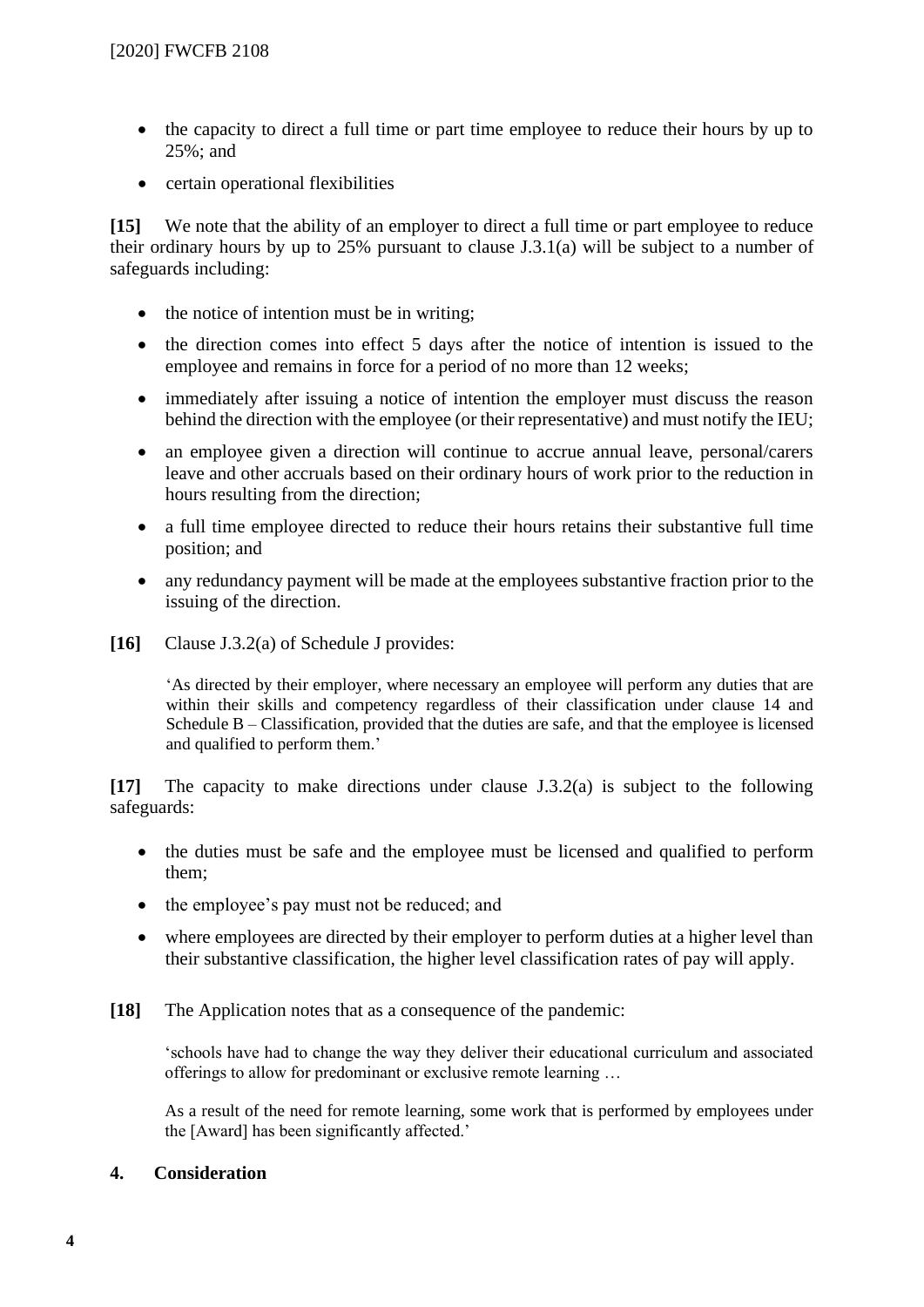**[19]** The Commission may make a determination varying a modern award if the Commission is satisfied the determination is necessary to achieve the modern awards objective. The modern awards objective is in s.134 of the *Fair Work Act 2009 (Cth)* (the Act) and provides as follows:

#### '*What is the modern awards objective?*

134(1) The FWC must ensure that modern awards, together with the National Employment Standards, provide a fair and relevant minimum safety net of terms and conditions, taking into account:

(a) relative living standards and the needs of the low paid; and

(b) the need to encourage collective bargaining; and

(c) the need to promote social inclusion through increased workforce participation; and

(d) the need to promote flexible modern work practices and the efficient and productive performance of work; and

(da) the need to provide additional remuneration for:

(i) employees working overtime; or

- (ii) employees working unsocial, irregular or unpredictable hours; or
- (iii) employees working on weekends or public holidays; or

(iv) employees working shifts; and

(e) the principle of equal remuneration for work of equal or comparable value; and

(f) the likely impact of any exercise of modern award powers on business, including on productivity, employment costs and the regulatory burden; and

(g) the need to ensure a simple, easy to understand, stable and sustainable modern award system for Australia that avoids unnecessary overlap of modern awards; and

(h) the likely impact of any exercise of modern award powers on employment growth, inflation and the sustainability, performance and competitiveness of the national economy.'

#### This is the **modern** *awards objective*.

*When does the modern awards objective apply?*

(2) The modern awards objective applies to the performance or exercise of the FWC's *modern award powers*, which are:

(a) the FWC's functions or powers under this Part; and

(b) the FWC's functions or powers under Part 2-6, so far as they relate to modern award minimum wages.

Note: The FWC must also take into account the objects of this Act and any other applicable provisions. For example, if the FWC is setting, varying or revoking modern award minimum wages, the minimum wages objective also applies (see section 284).'

**[20]** The modern awards objective is to 'ensure that modern awards, together with the National Employment Standards, provide a fair and relevant minimum safety net of terms and conditions', taking into account the particular considerations identified in ss.134(1)(a)–(h) (the s.134 considerations).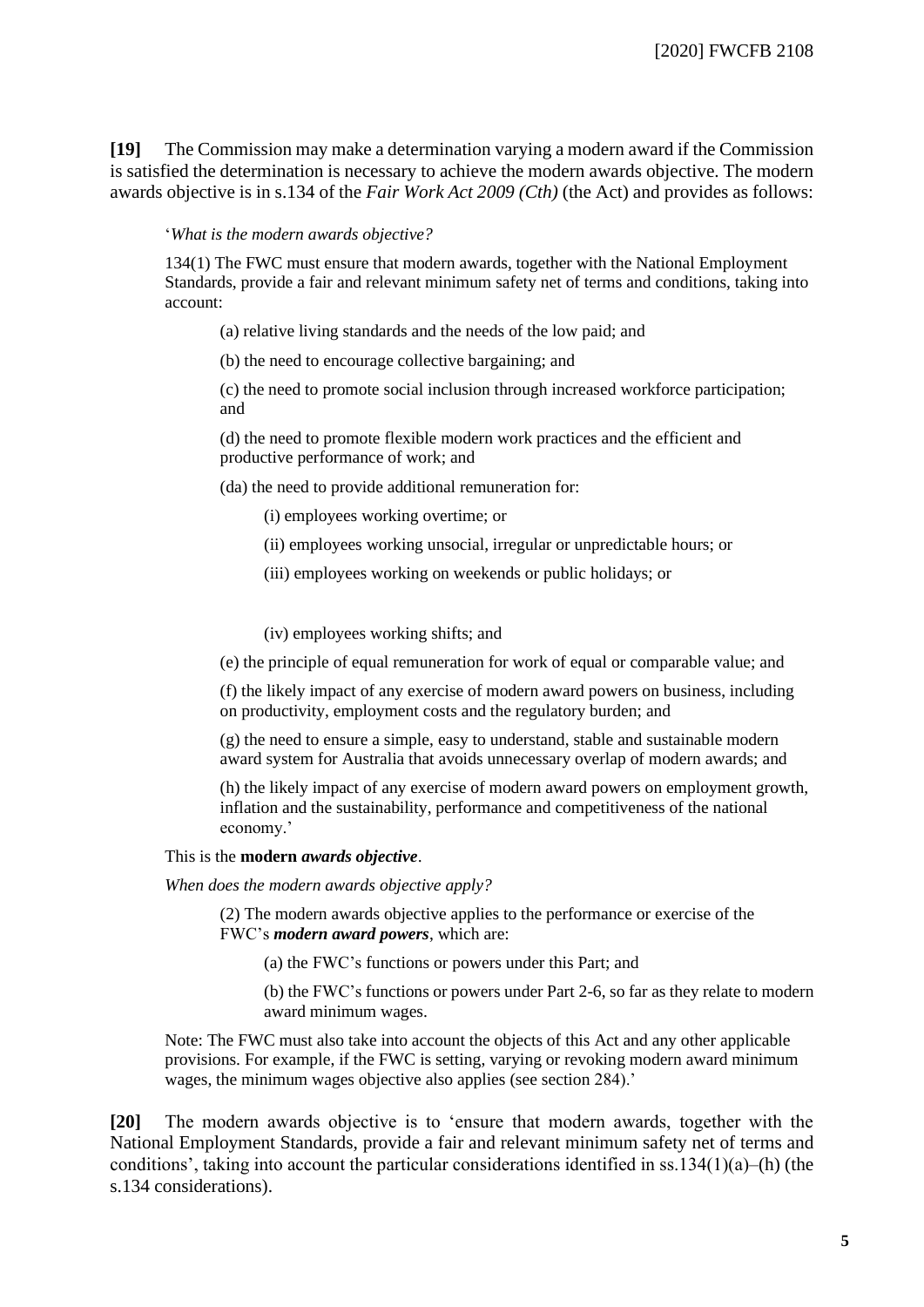[21] The modern awards objective is very broadly expressed.<sup>8</sup> It is a composite expression which requires that modern awards, together with the National Employment Standards (NES), provide 'a fair and relevant minimum safety net of terms and conditions', taking into account the matters in ss.134(1)(a)–(h).<sup>9</sup> Fairness in this context is to be assessed from the perspective of the employees and employers covered by the modern award in question.<sup>10</sup>

**[22]** The obligation to take into account the s.134 considerations means that each of these matters, insofar as they are relevant, must be treated as a matter of significance in the decisionmaking process.<sup>11</sup> No particular primacy is attached to any of the s.134 considerations<sup>12</sup> and not all of the matters identified will necessarily be relevant in the context of a particular proposal to vary a modern award.

**[23]** It is not necessary to make a finding that the award fails to satisfy one or more of the s.134 considerations as a prerequisite to the variation of a modern award.<sup>13</sup> Generally speaking, the s.134 considerations do not set a particular standard against which a modern award can be evaluated; many of them may be characterised as broad social objectives.<sup>14</sup> In giving effect to the modern awards objective the Commission is performing an evaluative function taking into account the matters in  $s.134(1)(a)$ –(h) and assessing the qualities of the safety net by reference to the statutory criteria of fairness and relevance.

**[24]** Section 138 of the Act emphasises the importance of the modern awards objective:

#### **'Section 138 Achieving the modern awards objective**

A modern award may include terms that it is permitted to include, and must include terms that it is required to include, only to the extent necessary to achieve the modern awards objective and (to the extent applicable) the minimum wages objective.'

**[25]** What is 'necessary' to achieve the modern awards objective in a particular case is a value judgment, taking into account the s.134 considerations to the extent that they are relevant having regard to the context, including the circumstances pertaining to the particular modern award, the terms of any proposed variation and the submissions and evidence.<sup>15</sup>

[26] We now turn to the modern awards objective.

<sup>8</sup> *Shop, Distributive and Allied Employees Association v National Retail Association (No 2)* (2012) 205 FCR 227 at [35]

<sup>9</sup> (2017) 265 IR 1 at [128]; *Shop, Distributive and Allied Employees Association v The Australian Industry Group* [2017] FCAFC 161 at [41]–[44]

<sup>10</sup> [\[2018\] FWCFB 3500](http://www.fwc.gov.au/decisionssigned/html/2018fwcfb3500.htm) at [21]-[24]

<sup>11</sup> *Edwards v Giudice* (1999) 94 FCR 561 at [5]; *Australian Competition and Consumer Commission v Leelee Pty Ltd* [1999] FCA 1121 at [81]-[84]; *National Retail Association v Fair Work Commission* (2014) 225 FCR 154 at [56]

<sup>&</sup>lt;sup>12</sup> *Shop, Distributive and Allied Employees Association v The Australian Industry Group* [2017] FCAFC 161 at [33]

<sup>13</sup> *National Retail Association v Fair Work Commission* (2014) 225 FCR 154 at [105]-[106]

<sup>14</sup> See *National Retail Association v Fair Work Commission* (2014) 225 FCR 154 at [109]-[110]; albeit the Court was considering a different statutory context, this observation is applicable to the Commission's task in the Review

<sup>15</sup> See generally: *Shop, Distributive and Allied Employees Association v National Retail Association (No.2)* (2012) 205 FCR 227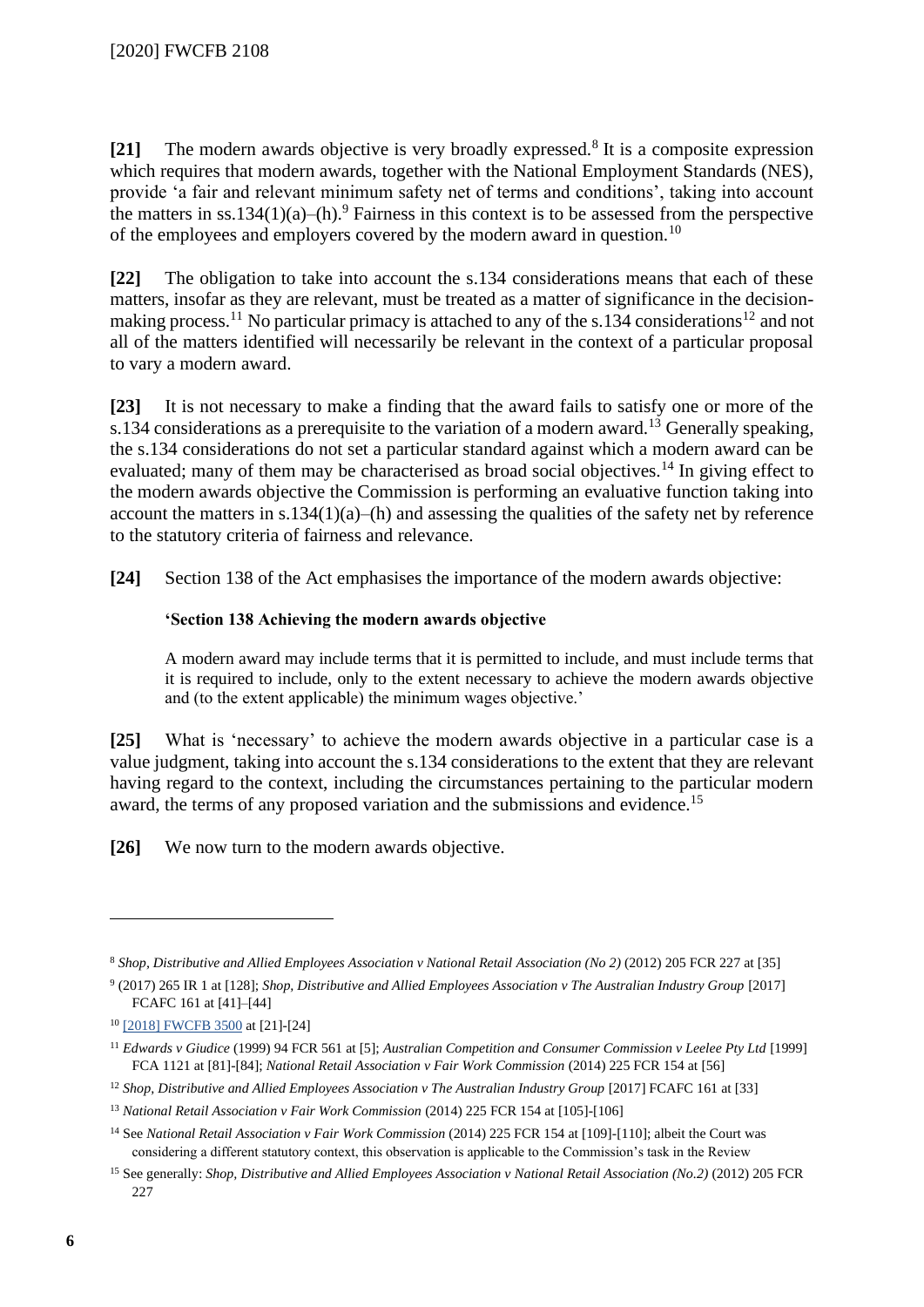**[27]** We have set out earlier the changes proposed by the Application. We note that proposed Schedule J is about matters that may be included in a modern award pursuant to  $ss.136(1)(a)$ and ss.139 $(1)(a)$ ,  $(b)$ ,  $(c)$  and  $(j)$  of the Act.

**[28]** The considerations in s 134(da), (e) and (g) are not relevant to the Application. We deal with the other considerations below.

#### *s. 134(1)(a): relative living standards and the needs of the low paid*

**[29]** A threshold of two-thirds of median full-time wages provides 'a suitable and operational benchmark for identifying who is low paid,<sup> $16$ </sup> within the meaning of s.134(1)(a).

**[30]** The most recent data for median earnings is for August 2019 from the ABS Characteristics of Employment (CoE) survey. Data on median earnings are also available from the Survey of Employee Earnings and Hours (EEH) for May 2018. On the basis of the data from the CoE survey for August 2019, two-thirds of median weekly earnings for full-time employees is \$920.00. Data on median weekly full-time earnings are also available from the EEH survey for May 2018, and two-thirds of median earnings is equal to \$973.33.

**[31]** Using the two-thirds of median full-time wages as the benchmark, employees paid at classification levels 1 to 4.1 in the Schools – General Staff Award are 'low paid' within the meaning of  $s.134(1)(a)$ .

**[32]** We accept that the proposed variation may result in low paid employees working less hours and consequently receiving less pay. It is axiomatic that such a reduction in pay will mean that they are less able to meet their needs. But, as noted in the Hospitality decision, employers and employees face an invidious choice and the retention of as many employees as possible in employment, albeit on reduced hours, is plainly a priority.

**[33]** We also note the agreed measures to mitigate the impact of reduced hours, particularly by maintaining relevant accruals and the requirement for consultation with affected employees and their representatives, and notification to the IEU.

#### *s. 134(1)(b) the need to encourage collective bargaining*

**[34]** The proposed variation may be said to decrease the incentive for employers to bargain; but it is also likely that employee and employer decision making about whether or not to bargain is influenced by a complex mix of factors. It is also relevant that the proposed variation is time limited. Section 134(1)(b) speaks of 'the need to *encourage* collective bargaining'*.* We are not persuaded that the proposed insertion of Schedule J would '*encourage* collective bargaining'. It follows that this consideration weighs against the variation proposed.

*s. 134(1)(c) the need to promote social inclusion through increased workforce participation*

**[35]** This consideration is directed at obtaining employment. The variation will facilitate the parties' shared objective of retaining as many employees in employment as practicable in the

<sup>16</sup> [\[2017\] FWCFB 1001](http://www.fwc.gov.au/decisionssigned/html/2017fwcfb1001.htm) at [166]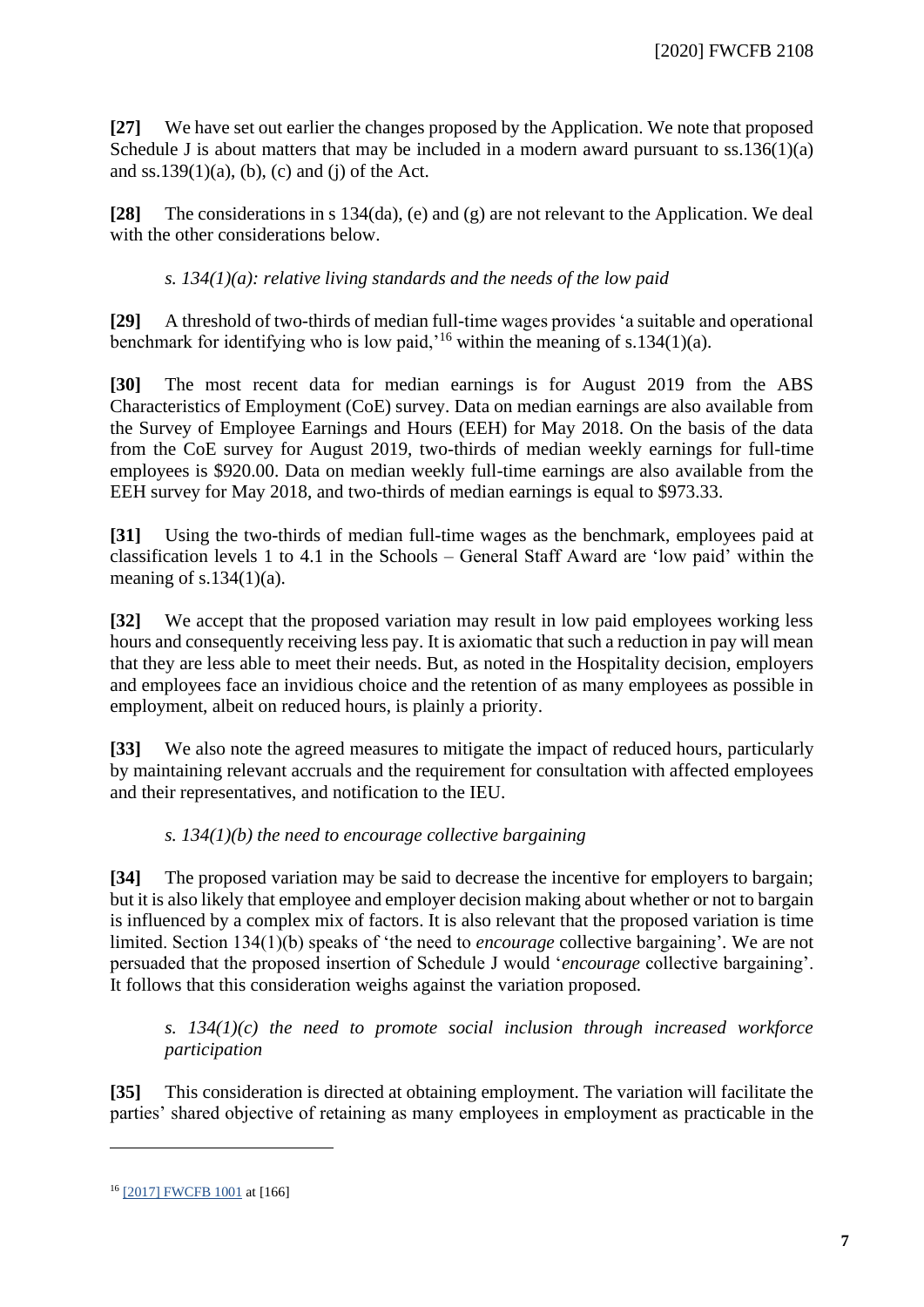current crisis. While the variation will not increase workforce participation it will assist in mitigating the employment impacts associated with the COFID-19 pandemic.

*s. 134(1)(d) and (f) the need to promote flexible modern work practices and the efficient and productive performance of work and the likely impact of any exercise of modern award powers on business, including on productivity, employment costs and the regulatory burden.*

**[36]** It is convenient to deal with these considerations together. The proposed variation will promote flexibility and the 'efficient and productive performance of work' and will reduce the regulatory burden on business. This is a factor which weighs in favour of making the variation sought.

*s.134(1)(h) the likely impact of any exercise of modern award powers on employment growth, inflation and the sustainability, performance and competitiveness of the national economy.*

**[37]** Granting the application is not likely to have any appreciable impact on 'employment growth, inflation and the sustainability, performance and competitiveness of the national economy'. Accordingly, this consideration is neutral.

#### **5. Conclusion**

**[38]** As we have noted, the terms in Schedule J may be included in a modern award pursuant to ss.136(1)(a) and ss.139(1)(a), (b), (c) and (j) of the Act.

**[39]** We are satisfied that the variation proposed is necessary to achieve the modern awards objective (s.157) and in so deciding we have taken into account the considerations in s.134(1)(a) to (h) insofar as they are relevant. Further, once varied the Schools – General Staff Award will only include terms to the extent necessary to achieve the modern awards objective (s.138).

**[40]** For the reasons set out above we will make the variation determination sought. The determination will come into operation on 24 April 2020. As required by s.165(3) the determination does not take effect in relation to a particular employee until the start of the employee's first full pay period that starts on or after the day the determination comes into operation.

**[41]** A copy of the variation determination is at **Attachment A**.

#### **PRESIDENT**

Printed by authority of the Commonwealth Government Printer

<PR718489>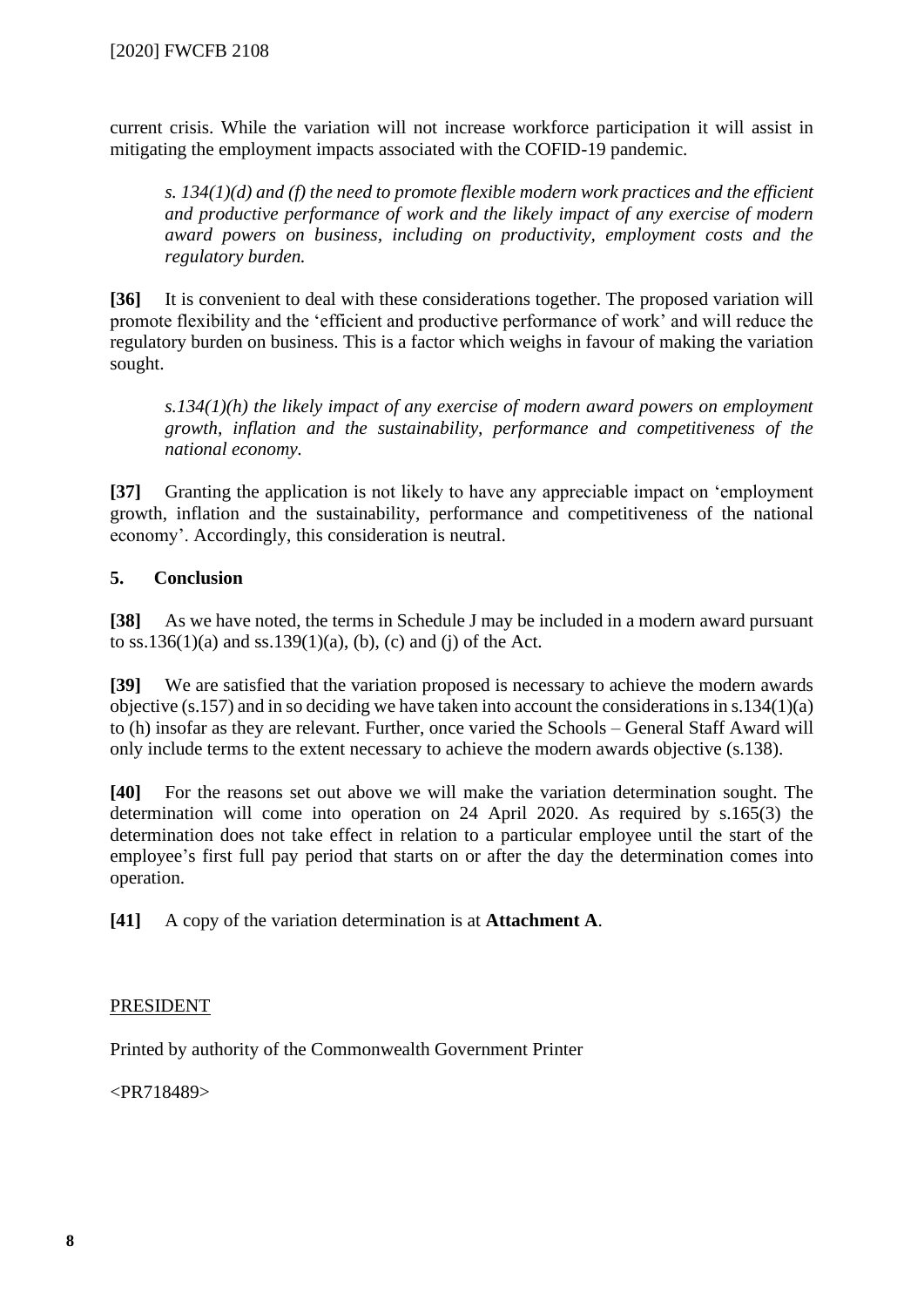#### **Attachment A**

MA000076 PR718559



# **DETERMINATION**

Fair Work Act 2009

s.157 - FWC may vary etc. modern awards if necessary to achieve modern awards objective

**Independent Schools Victoria** (AM2020/17)

## **EDUCATIONAL SERVICES (SCHOOLS) GENERAL STAFF AWARD 2010**

[MA000076]

Educational services

JUSTICE ROSS, PRESIDENT DEPUTY PRESIDENT CLANCY COMMISSIONER BISSETT MELBOURNE, 24 APRIL 2020

*Variation to the Educational Services (Schools) General Staff Award 2010 Application to vary the Educational Services (Schools) General Staff Award 2010 – Schedule J – award varied.*

A. Further to the decision [[2020] FWCFB 2108] issued by the Full Bench of the Fair Work Commission on 24 April 2020, the above award is varied as follows:

1. By inserting Schedule J as follows:

### **Schedule J**

#### **J.1 Preamble**

The purpose of Schedule J is to assist employers and employees in managing and lessening the effect of the Covid-19 pandemic. It is intended to facilitate keeping employees in work in circumstances where the employer has experienced a significant reduction in income and/or a significant diminution in operation.

- **J.2** Schedule J operates from 24 April 2020 until 1 August 2020. The period of operation can be extended on application.
- **J.3** During the operation of Schedule J, the following provisions apply: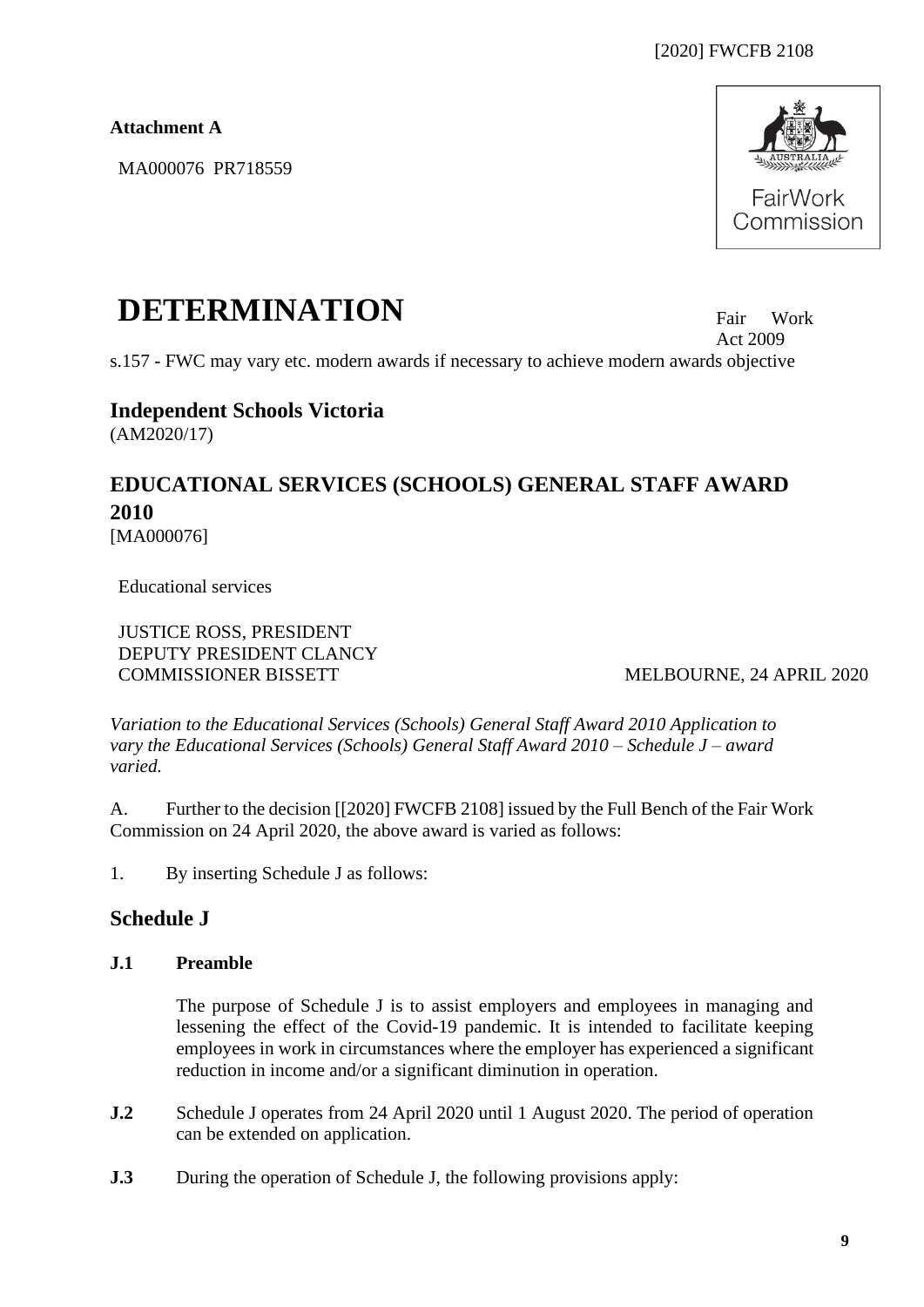#### **J.3.1 Direction to reduce hours**

- **(a)** An employer may issue a notice of intention in writing to direct a full-time or part-time employee to reduce their ordinary hours by up to 25% of their ordinary hours. Subject to the terms of this clause, the direction will come into effect 5 days after the notice of intention was issued and will remain in force for a period of no more than 12 weeks.
- **(b)** Immediately after issuing a notice of intention to direct under clause J.3.1(a) an employer must:
	- **(i)** discuss the reason behind the direction with the employee or their representative
	- **(ii)** notify the Independent Education Union of its intention to implement the change(s) in ordinary working hours
- **(c)** Where an employer complies with clause J.3.1(b) and the discussions result in a different reduction than that contained in the notice of intention, the employer does not need to provide the 5 day notice period again.
- **(d)** Upon the expiration of a direction made under clause J.3.1(a), an employer can issue a further notice of intention to direct if the circumstances in clause J.1 necessitate.
- **(e)** An employee given a direction under clause J.3.1(a) will continue to accrue annual leave and personal/carer's leave, and any other applicable accruals under this Award, based on each full-time or part-time employee's ordinary hours of work prior to the reduction in hours occurring as a result of a direction given in accordance with clause J.3.1(a).
- **(f)** If an employee given a direction under clause J.3.1(a) takes a period of paid annual leave or personal/carer's leave, the payment for that leave will be based on the full-time or part-time employee's ordinary hours of work prior to the reduction in hours as a result of a direction given in accordance with clause J.3.1(a).
- **(g)** Where an employee typically receives payment during periods of leave without pay in non-term time pursuant to an arrangement under clause 11–Leave without pay during non-term weeks, the employee will be paid during non-term time at the reduced rate of pay. However, in accordance with clause J.3.1(f) above, this does not apply to a period of annual leave taken during non-term weeks in the relevant year. Upon the conclusion of the direction all such employees will receive payment for subsequent non-term periods at the annualised rate of pay applicable prior to the commencement of the direction.
- **(h)** Consistent with the temporary basis of this schedule a full-time employee directed to work part-time retains their substantive full-time position.